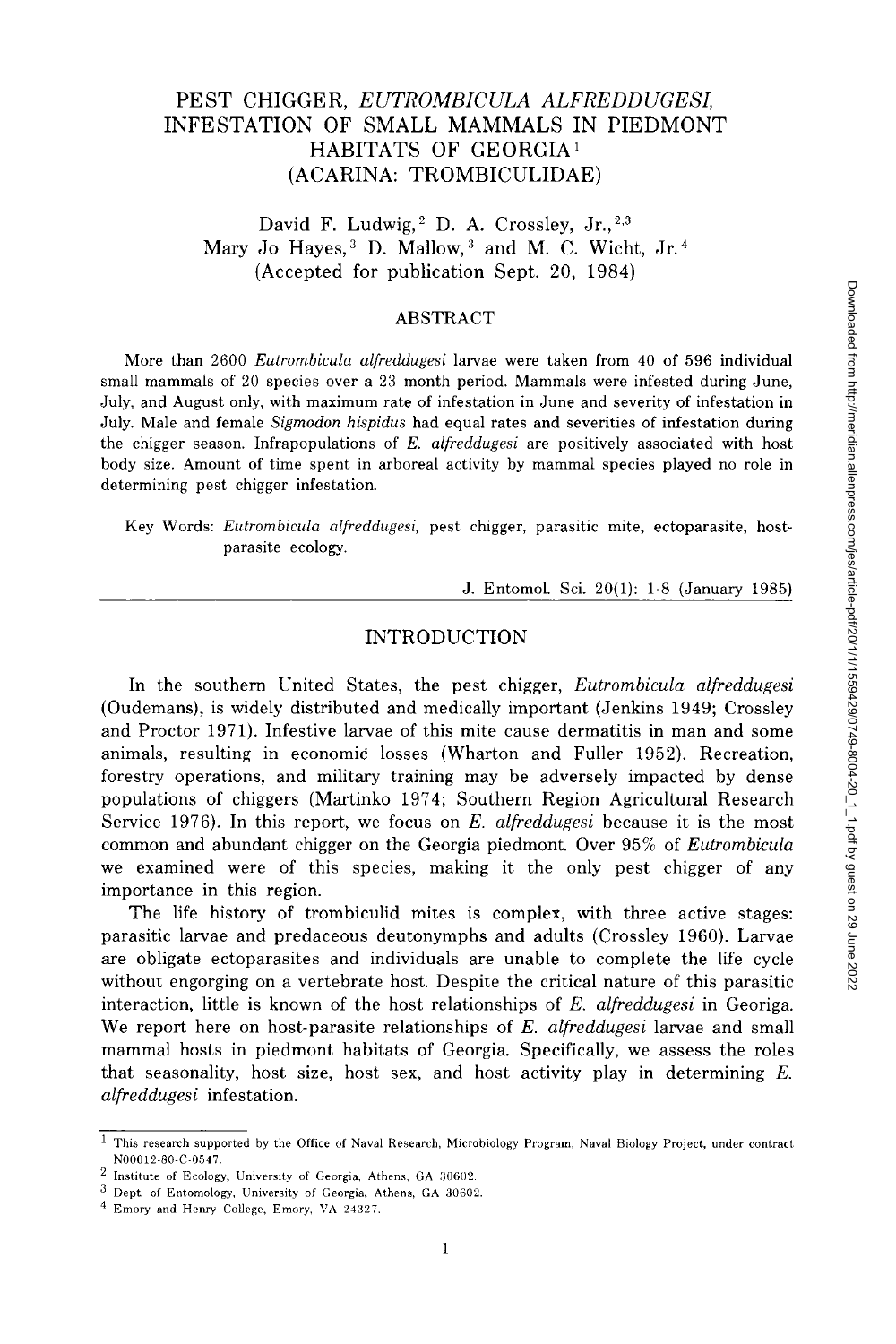## **METHODS AND MATERIALS**

Mammals were collected from 80 sites in the piedmont region of Georgia. Sites were selected to encompass a broad range of habitat types, including old fields, hardwood forests and swamps, mixed mesophytic forest, pine plantations, logging slash, and suburban home sites. Mammals were collected by snap traps and live traps, killed if necessary by cervical dislocation or with chloroform, placed in individual sealed plastic bags and stored for 24 to 72 hours under refrigeration. Recovery efficiency was enhanced by this storage process, which allows epidermal tissue to deteriorate and permits easy removal of engorging chiggers. Wrenn (1974) found that several species of trombiculid mites abandon mammal carcasses soon after death of the host. We found quite the opposite with *Eutrombicula.* It was difficult to dislodge the mites, which died in place if not recovered from the carcass within a week or two. After storage, hosts were washed using a modification of the methods of Lipovsky (1951) and Henry and McKeever (1971). Hosts were placed in individual containers on a shaker table and covered with a solution of 1.3% Palmolive® dishwashing detergent in tap water, shaken for 30 minutes, and the liquid poured into a separatory funnel. A few ml of 95% ethanol were sprayed on the detergent solution to break up foam and free mites trapped at the surface. After a 30 minute settling time, two 10-ml samples were drawn from the separatory funnel and examined for parasites. Each individual mammal was washed twice.

Trapping was conducted from March 1980 to January 1982. Each site was sampled at least once during each of winter, spring, summer and fall quarters over the 2-year period. Trap lines consisted of 15 to 30 traps, and between 50 to 200 traps were set at any given time.

Data were pooled by month in all analyses. Comparisons were restricted to hosts taken during months in which *E. alfreddugesi* were recovered from hosts in both trapping years. Size of mammal species was taken as the midpoint of the range of head-body lengths given in Burt and Grossenheider (1976). Adult (full size) animals only were used in the size comparisons. Mammals were classified into size categories and individuals of all species pooled within each category.

Comparison of *E. alfreddugesi* infestation by sex was conducted only for *Sigmodon hispidus* because this was the only mammal species of which a sufficient number (22) of infested individuals was taken.

Since questing *Eutrombicula* larvae are primarily terrestrial in nature, arboreal habitats should offer a "refuge" from infestation. Mammals of each species were placed in one of four categories based on observations of their behavior and on information summarized in Hamilton and Whitaker (1979). Size specific *Eutrombicula*  loads were determined by dividing the number of mites recovered by the length (as described above) of the animal. This provides a means of comparison without confounded effects of size.

We anticipated that our data would violate assumptions of parametric statistical analyses, therefore, all hypotheses were tested nonparametrically. Size and activity were tested by Kruskal-Wallis one way analysis of variance by ranks (Zar 1974) and significant differences further analyzed by *a posteriori* multiple comparison (Gibbons 1976). Sex differences were compared by Mann-Whitney two sample test (Zar 1974).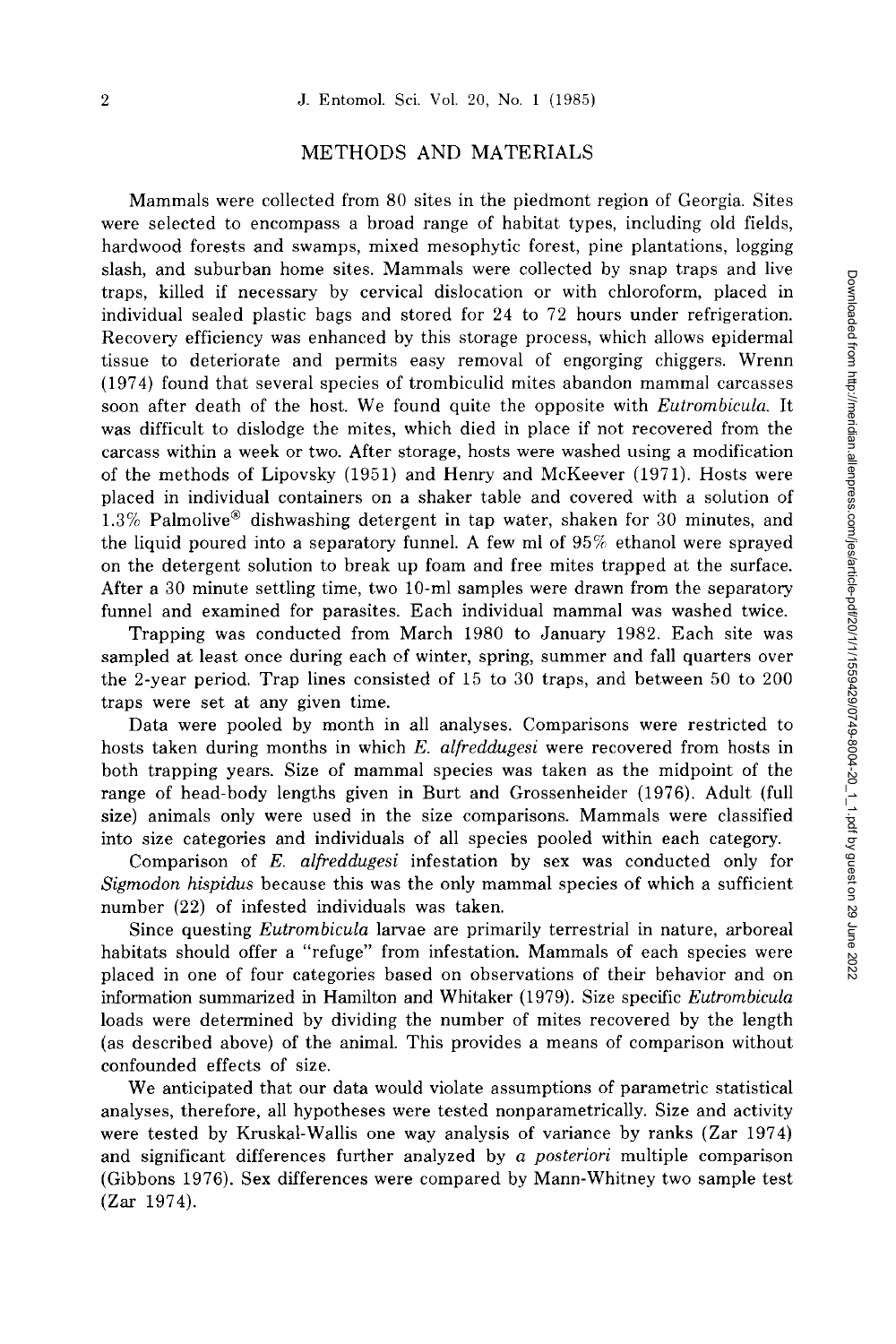### **RESULTS**

A total of 2624 *E. alfreddugesi* larvae was taken from 40 of 596 mammals examined during the 23 month sampling period (Table 1). Twenty species of mammals were taken, of which 7 (35%) served as hosts for *E. alfreddugesi. E. alfreddugesi* were taken from mammals in June, July, and August only, with maximum rate of infestation in June and severity in July (Table 2). Only five mammal species had ten or more individuals trapped during the chigger season. Of these, *Sylvilagus floridanus* and *Sigmoden hispidus* had highest rates and severities of infestation (Table 1).

Of the total of 164 *S. hispidus* examined during the chigger season over 2 years, 70 were male and 94 were female. Infestation rate (15.7% of females, 11.7% of males) was not clearly different between sexes. Severity of infestation  $(6.9 \pm 2.6$ per infested female, 18.1  $\pm$  11.3 per infested male,  $\bar{x}$ , and SE in each case) was not significantly different ( $\mu$  = 68.5, 0.20  $\leq$  p).

Size classes, species included and infestation data are summarized in Table 3. Infestation rate increased with host body size, and the largest hosts (body size  $> 20$  cm) were infested at a rate three to five times that of hosts in the smaller size classes. Infestation severity was significantly different among the size classes  $(H = 6.016, 0.01 \le p \le 0.05)$ . Multiple comparison suggested that the largest size class was significantly different  $(0.05 \leq p \leq 0.10)$  and that the lower size classes were indistinguishable. Significance is accepted at larger alpha levels in the *a posteriori* test because of increased chance of making Type I errors in the multiple comparison (Gibbons 1976).

Rate of infestation is not clearly related to activity category (Table 4). The greatest difference among categories is less than 15% and is among adjacent categories (1 vs. 2). Highest infestation rates occur at opposite extremes of the activity scale (1 vs. 4). There is an apparent trend in infestation severity for less arboreal mammals to carry increased density of *Eutrombicula* (Table 4). This trend is, however, nonsignificant (H = 2.715, 0.25 < p < 0.50).

#### **DISCUSSION**

*Eutrombicula alfreddugesi* larvae are reported to have an "active season" from April to October over most of the Georgia piedmont (Jenkins 1948). Although mammals are infested during June, July and August only, we have found questing larvae from May through November. The reasons for this lack of correspondence are not entirely clear, but reptiles are infested with *E. alfreddugesi* over a much longer period of the year than are mammals.

Males of many species of mammals range over wider areas than females (Mohr 1961). This led Mohr (1961) to hypothesize that males should encounter and accumulate heavier loads of ectoparasites than females. Worth (1951) demonstrated differential infestation of sexes in *Sigmodon hispidus* by six species of mesostigmatid mites. Worth (1951) did not find a sexual difference in *E. alfreddugesi* infestation. Our data support the null hypothesis that sex of *S. hispidus* plays no role in *E. alfreddugesi* infestation. We suggest that this is due to the relative lack of host specificity in *E. alfreddugesi* and their general abundance in suitable terrestrial habitats. Mites listed by Worth (1951) are rather specialized parasites of mammals and may be associated with runs and feeding areas frequented by potential hosts.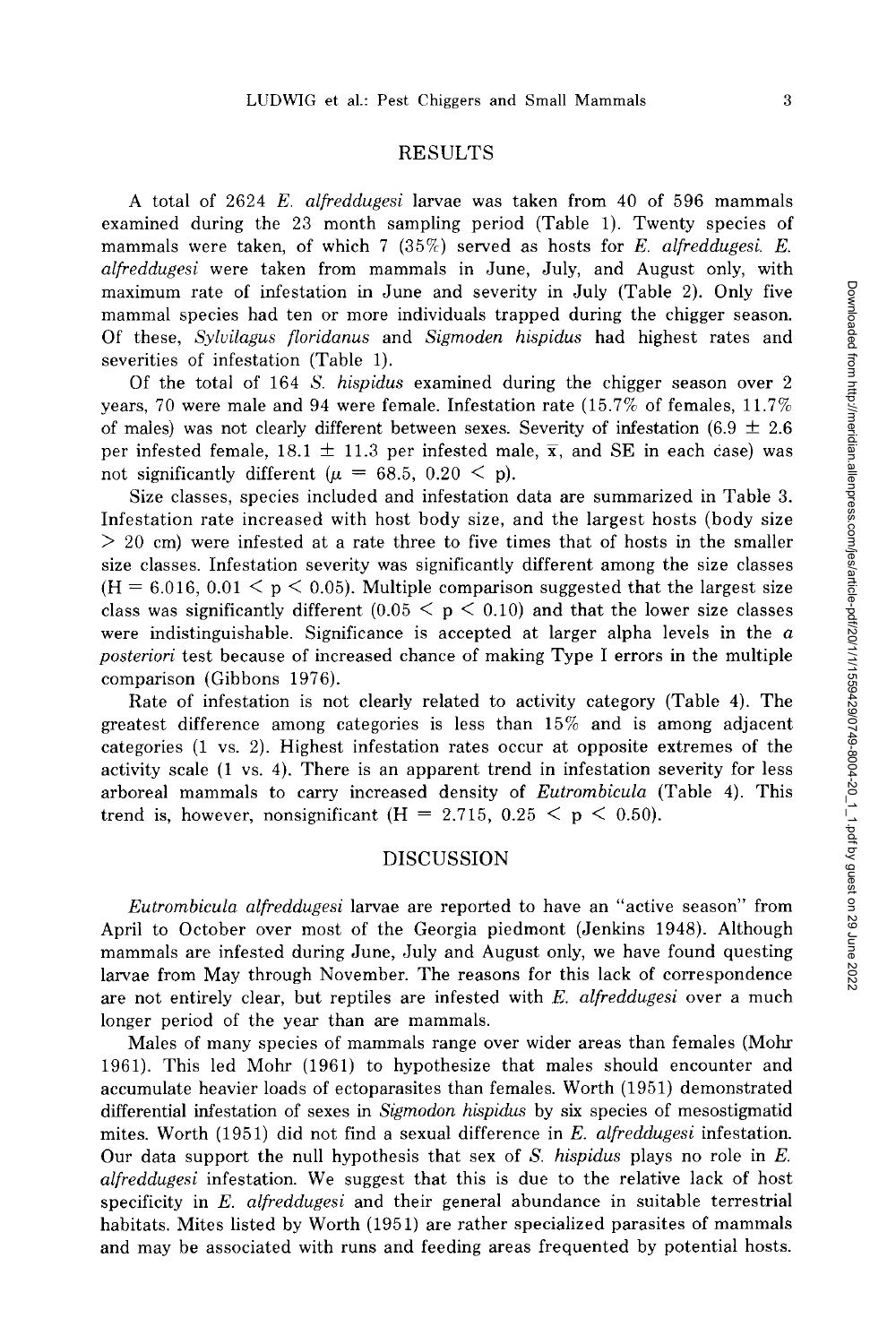| Table 1. Small mammals examined from March 1980 to January 1982 for infestation by Eutrombicula alfreddugesi.                                        |                |                                                                                            |              |                                       |                          |
|------------------------------------------------------------------------------------------------------------------------------------------------------|----------------|--------------------------------------------------------------------------------------------|--------------|---------------------------------------|--------------------------|
|                                                                                                                                                      |                | Total number                                                                               | Total number |                                       |                          |
|                                                                                                                                                      |                | examined                                                                                   | infested     |                                       | Mean (SE)                |
|                                                                                                                                                      |                | during June,                                                                               | during June, |                                       | number per               |
|                                                                                                                                                      | Total number   | July and                                                                                   | July and     | Percent                               | infested                 |
| Mammal species                                                                                                                                       | examined       | August                                                                                     | August       | infested                              | host                     |
| Blarina carolinensis <sup>*</sup>                                                                                                                    | 22             | $\frac{4}{1}$                                                                              |              |                                       |                          |
|                                                                                                                                                      |                |                                                                                            |              |                                       |                          |
|                                                                                                                                                      |                |                                                                                            |              |                                       |                          |
| Cryptoiis parva*<br>Didelphis marsupialis<br>Eptesicus fuscus*<br>Lasiurus borealis*<br>Microtus pennsylvanicus<br>Mus musculus<br>Neotoma floridana |                |                                                                                            |              |                                       |                          |
|                                                                                                                                                      |                |                                                                                            |              |                                       |                          |
|                                                                                                                                                      |                |                                                                                            |              |                                       |                          |
|                                                                                                                                                      |                |                                                                                            |              |                                       | (1.7)<br>4.2             |
|                                                                                                                                                      |                |                                                                                            |              |                                       | (2.8)<br>4.5             |
| Ochrotomys nuttalli                                                                                                                                  |                |                                                                                            |              | $17.1$<br>$57.1$ $3$<br>$50.3$ $60.0$ |                          |
| Peromyscus leucopus<br>Peromyscus polionotus                                                                                                         | $\frac{46}{5}$ |                                                                                            |              |                                       | (1.0)<br>2.0             |
|                                                                                                                                                      |                |                                                                                            |              |                                       |                          |
|                                                                                                                                                      |                |                                                                                            |              |                                       |                          |
| Pitymys pinetorum<br>Procyon lotor<br>Rattus norvegicus<br>Rattus rattus                                                                             |                |                                                                                            |              |                                       | $18 (n.a.)$ <sup>†</sup> |
|                                                                                                                                                      |                |                                                                                            |              |                                       |                          |
|                                                                                                                                                      |                |                                                                                            |              |                                       |                          |
| Reithrodontomys humilis                                                                                                                              |                |                                                                                            |              | $\circ$                               |                          |
|                                                                                                                                                      |                |                                                                                            |              |                                       | $6 (n.a.)$ <sup>†</sup>  |
| Sciurus carolinensis<br>Sigmodon hispidus<br>Sylvilagus floridanus                                                                                   | 278            | 164                                                                                        | 22           | $25.0$<br>$13.4$<br>$50.0$            | 13.0(6.0)                |
|                                                                                                                                                      |                |                                                                                            |              |                                       | 345.3 (251.2)            |
| Tamias striatus                                                                                                                                      |                |                                                                                            |              |                                       |                          |
| $\bullet$ Bate and shrows have snow                                                                                                                  |                | wifin and enorialized trombinitid accordiates and are not included in any further analyses |              |                                       |                          |

Downloaded from http://meridian.allenpress.com/jes/article-pdf/20/11/1559429/0749-8004-20\_1\_1.pdf by guest on 29 June 2022

# J. Entomol. Sci. Vol. 20, No. 1 (1985)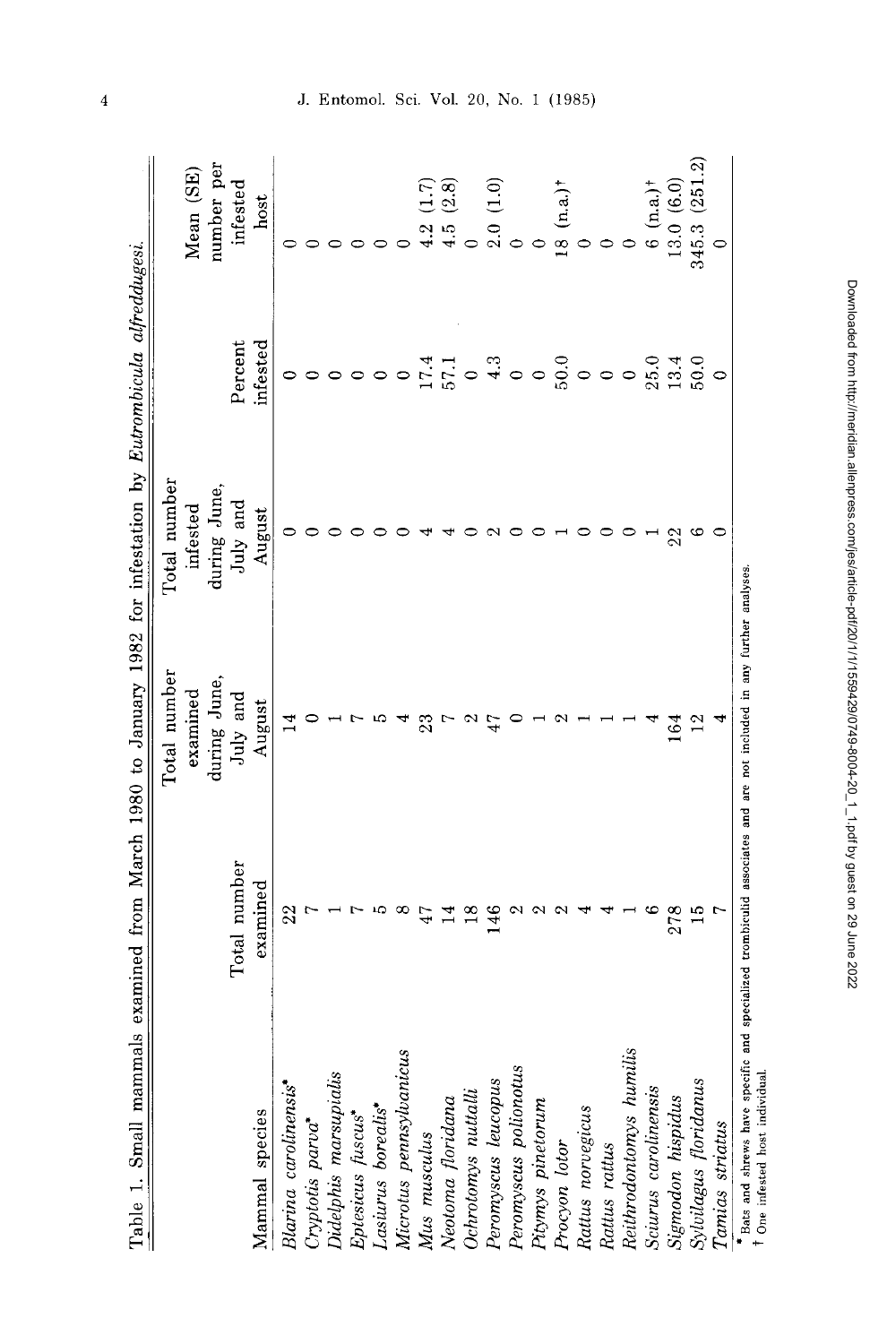| Month  | Number of<br>individual<br>mammals examined | Number of<br>individuals<br>infested | Percent<br>individuals<br>infested | Mean (SE)<br>number<br>per infested<br>individual |
|--------|---------------------------------------------|--------------------------------------|------------------------------------|---------------------------------------------------|
| June   | 69                                          | 17                                   | 24.6                               | 10.8(4.3)                                         |
| July   | 109                                         | 20                                   | 18.4                               | 81.2 (54.0)                                       |
| August | 96                                          |                                      | 4.2                                | 1.5(0.5)                                          |

Table 2. Infestation of small mammals (excluding bats and shrews) by *Eutrombicula alfreddugesi* in relation to month of chigger season during 1980 and 1981 in the piedmont region of Georgia.

Spatial distribution of infestive larvae of *E. alfreduggesi* appears to be independent of distribution of mammals or their ranges. Runs, burrows, and nests are no more or less likely to contain infestive larvae than other portions of the range. The low rate of infestation of *S. hispidus* in our samples (Table 1) may reflect a proportion of the animals taken from sites unoccupied by *E. alfreddugesi.* 

*Eutrombicula alfreddugesi* infrapopulations are positively associated with host body size and hosts greater than 20 cm head-body length have significantly greater *E. alfreddugesi* loads (Table 3). Mohr (1961) partitioned host body size effects into two categories: i) "frontage" area by which parasites perceive and mount the host, and ii) surface available for parasite settlement. The second factor should only affect infrapopulations which are approaching density saturations on individual hosts. The low infestation severities which we found for most host species (Table 1) suggest that host saturation does not occur. *Eutrobmicula alfreddugesi* does not appear to have well defined parasitopes on mammals (Loomis 1956) and engorgement sites may be determined more by host removal responses than by parasite preference (Nelson et al. 1975). The alternative hypothesis — that the key parameter is "frontage" of hosts that may be perceived by questing larvae — also fails to explain our results. The potential for perception of hosts by questing larvae is a function both of the area of host "frontage" and the time it is exposed for potential perception. If perception of hosts by larvae is a determinant of infestation, then increasing time spent in arboreal activities should be associated with decreased infestation rate and severity. Arboreal activity has no effect on larval infrapopulations. We conclude that neither available settling area nor perception of hosts are parameters of interest in host size effects, and suggest a third working hypothesis. If engorgement time were increased such that infrapopulation turnover time were increased, infrapopulations would build. We speculate that epidermal structures of large mammals provide a less suitable or less available food supply for *E. alfreddugesi* larvae. Physical attributes of the skin influence the choice of feeding site on the host, and thickness of epithelia and keratinization are of particular importance (Jones 1950; Cross 1964). Perhaps *E. alfreddugesi* engorging on thicker skinned larger mammals must increase engorgement and/or salivation time in order to reach tissue suitable for feeding or to accumulate enough food from more refractory surface layers. Larvae mounting larger hosts at the same rate at which they mount smaller ones would thus build up larger infrapopulations. This hypothesis is speculative, but suggests a working model that would bear investigation. Mammals skins vary greatly in composition and structure (Sokolov 1982) and could well play an important part in pattern and process of trombiculid parasitism.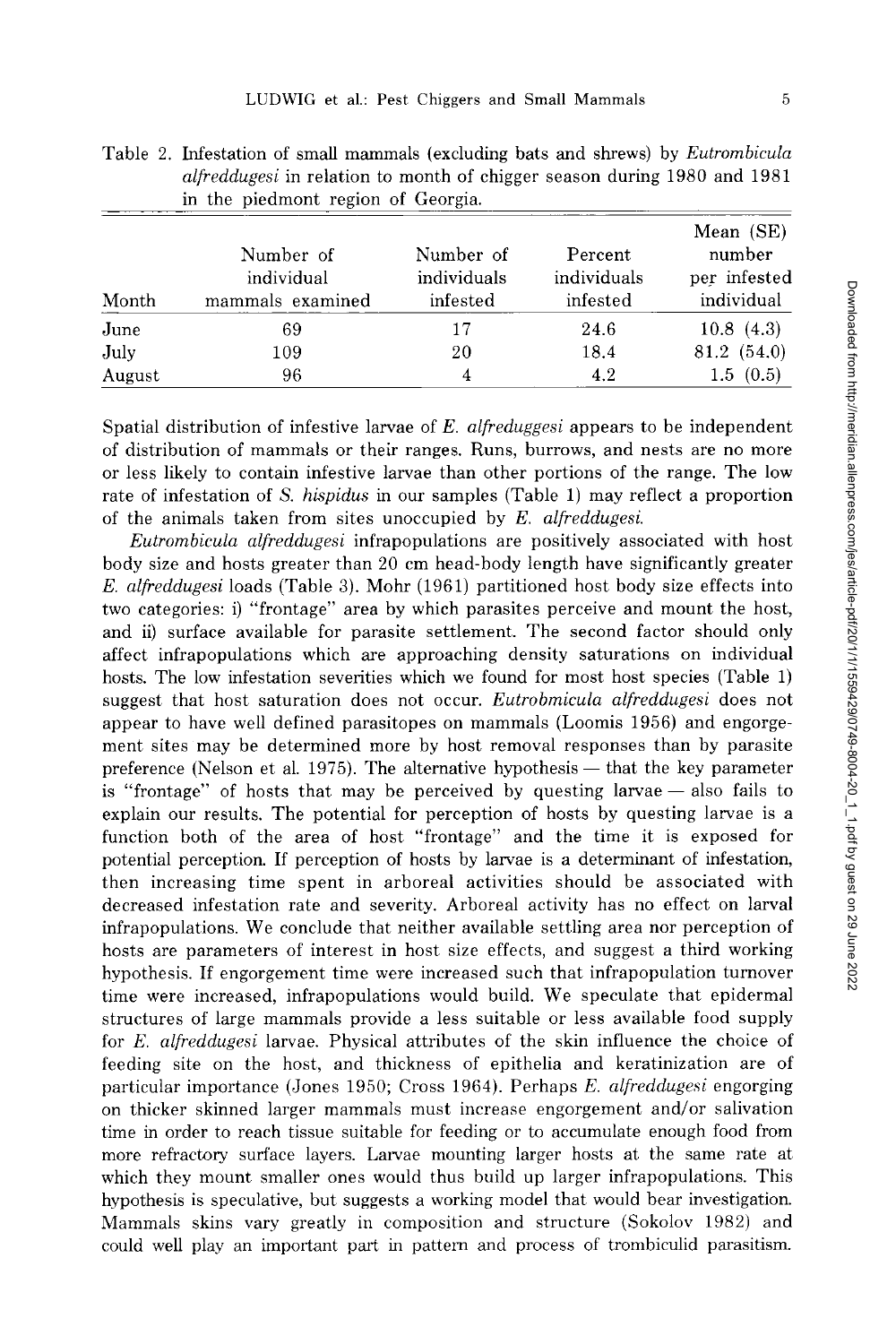| $1981$ in t      | the piedmont region of Georgia. |                          |                          |                           |                                                  |
|------------------|---------------------------------|--------------------------|--------------------------|---------------------------|--------------------------------------------------|
| Head-body length | Small mammal                    | Number of<br>individuals | Number of<br>individuals | individuals<br>Percent of | Eutrombicula per infested<br>Mean (SE) number of |
| category         | species                         | examined                 | infested                 | infested                  | individual                                       |
| $0 - 10$ cm      | Mus musculus                    | 74                       | G                        | $\overline{8.1}$          | 3.5(1.2)                                         |
|                  | Ochrotomys nuttalli             |                          |                          |                           |                                                  |
|                  | Peromyscus leucopus             |                          |                          |                           |                                                  |
|                  | Peromyscus pinetorum            |                          |                          |                           |                                                  |
|                  | Reithrodontomys humilis         |                          |                          |                           |                                                  |
| $10 - 20$ cm     | Microtus pennsylvanicus         | 173                      | 22                       | 12.7                      | 13.3 (6.0)                                       |
|                  | Rattus rattus                   |                          |                          |                           |                                                  |
|                  | Sigmodon hispidus               |                          |                          |                           |                                                  |
|                  | Tamias striatus                 |                          |                          |                           |                                                  |
| $> 20$ cm        | Didelphis marsupialis           | 27                       | 12                       | 44.4                      | 176.2 (132.4)                                    |
|                  | Neotoma floridana               |                          |                          |                           |                                                  |
|                  | Procyon lotor                   |                          |                          |                           |                                                  |
|                  | Rattus norvegicus               |                          |                          |                           |                                                  |
|                  | Sigmodon carolinensis           |                          |                          |                           |                                                  |
|                  | Sylvilingus floridanus          |                          |                          |                           |                                                  |
|                  |                                 |                          |                          |                           |                                                  |

Table 3. Size of small mammals in relation to Eutrombicula alfreddugesi infestation during June, July and August of 1980 and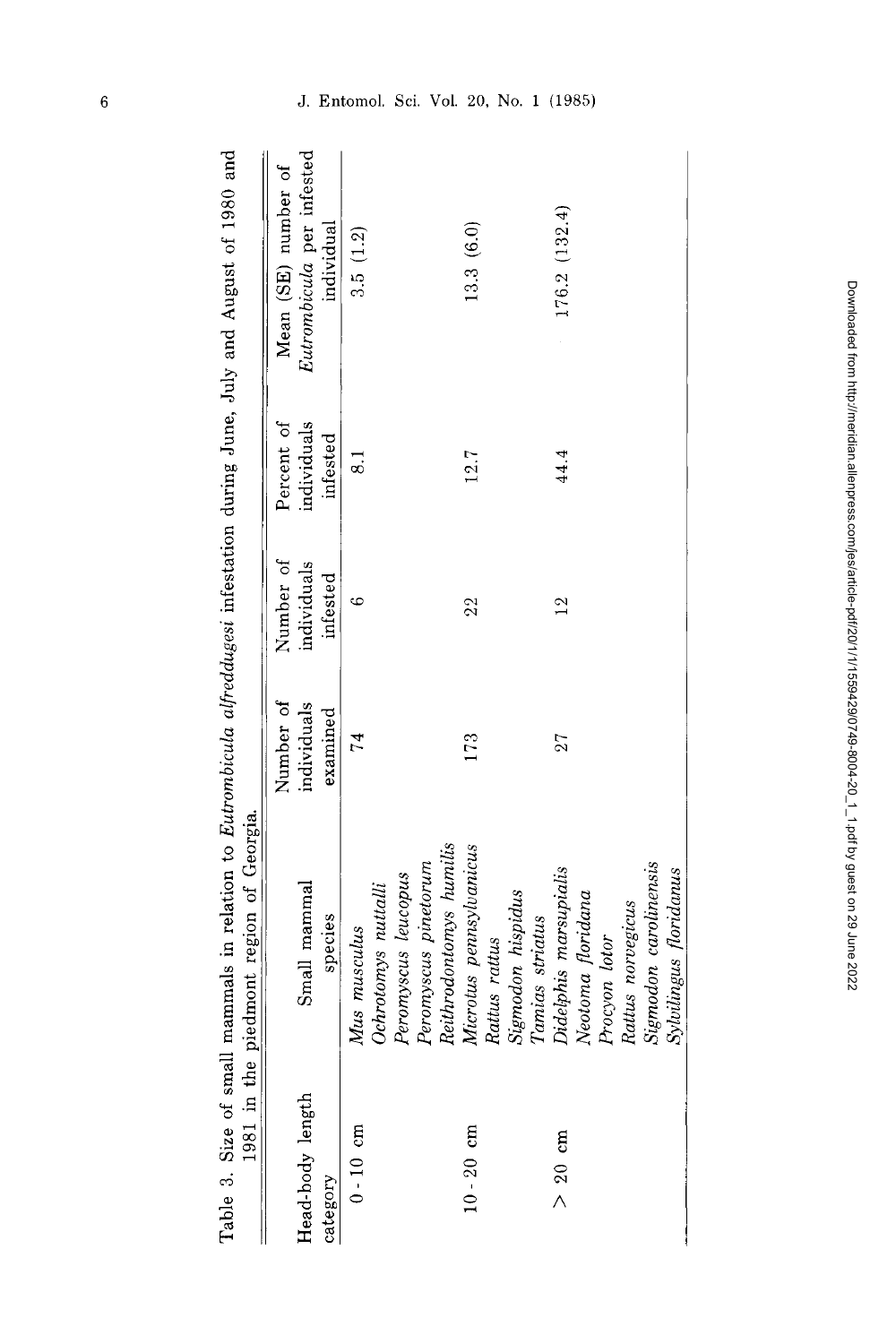| references interested distinguished in the state of an and another<br>:<br>:<br>$\sim$ THE value, valy.<br>$\sim$ $\sim$ $\sim$ $\sim$<br>centurity of small mammals in relation to kintrombionic after<br>where the most come | ;<br>י<br>1981 in the piedmont region of C |
|--------------------------------------------------------------------------------------------------------------------------------------------------------------------------------------------------------------------------------|--------------------------------------------|
| į                                                                                                                                                                                                                              |                                            |

| nma oorr                         | post one predittion region or developed |                |             |             |                         |
|----------------------------------|-----------------------------------------|----------------|-------------|-------------|-------------------------|
|                                  |                                         | Number of      | Number of   | Percent of  | Mean (SE) Number of     |
| Host activity                    | Species                                 | individuals    | individuals | individuals | Eutrombicula per cm     |
| category                         | included                                | examined       | infested    | infested    | of infested individuals |
| Nests off ground,                | Ochrotomys nuttalli                     | œ              | Z           | 25.0        | 0.28(0.02)              |
| forages on and                   | Procyon lotor                           |                |             |             |                         |
| off ground                       | Sciurus carolinensis                    |                |             |             |                         |
| Nests on and                     | Didelphis marsupialis                   | $\frac{8}{5}$  | అ           | 10.3        | 0.21(0.09)              |
| off ground                       | Neotoma floridana                       |                |             |             |                         |
|                                  | Peromyscus leucopus                     |                |             |             |                         |
|                                  | Rattus rattus                           |                |             |             |                         |
| III) Nests on or near            | Mus musculus                            | 33             |             | 12.1        | 0.51(0.20)              |
| $\frac{5}{2}$<br>ground, forages | Rattus norvegicus                       |                |             |             |                         |
| and off ground                   | Reithrodontomys humilis                 |                |             |             |                         |
|                                  | Tamias striatus                         |                |             |             |                         |
| IV) Nests on ground,             | Microtus pennsylvanicus                 | $\frac{81}{2}$ | 28          | 15.5        | 2.40 (1.37)             |
| forages on ground                | Pitymys pinetorum                       |                |             |             |                         |
|                                  | Sigmodon hispidus                       |                |             |             |                         |
|                                  | Sylvilagus floridanus                   |                |             |             |                         |
|                                  |                                         |                |             |             |                         |